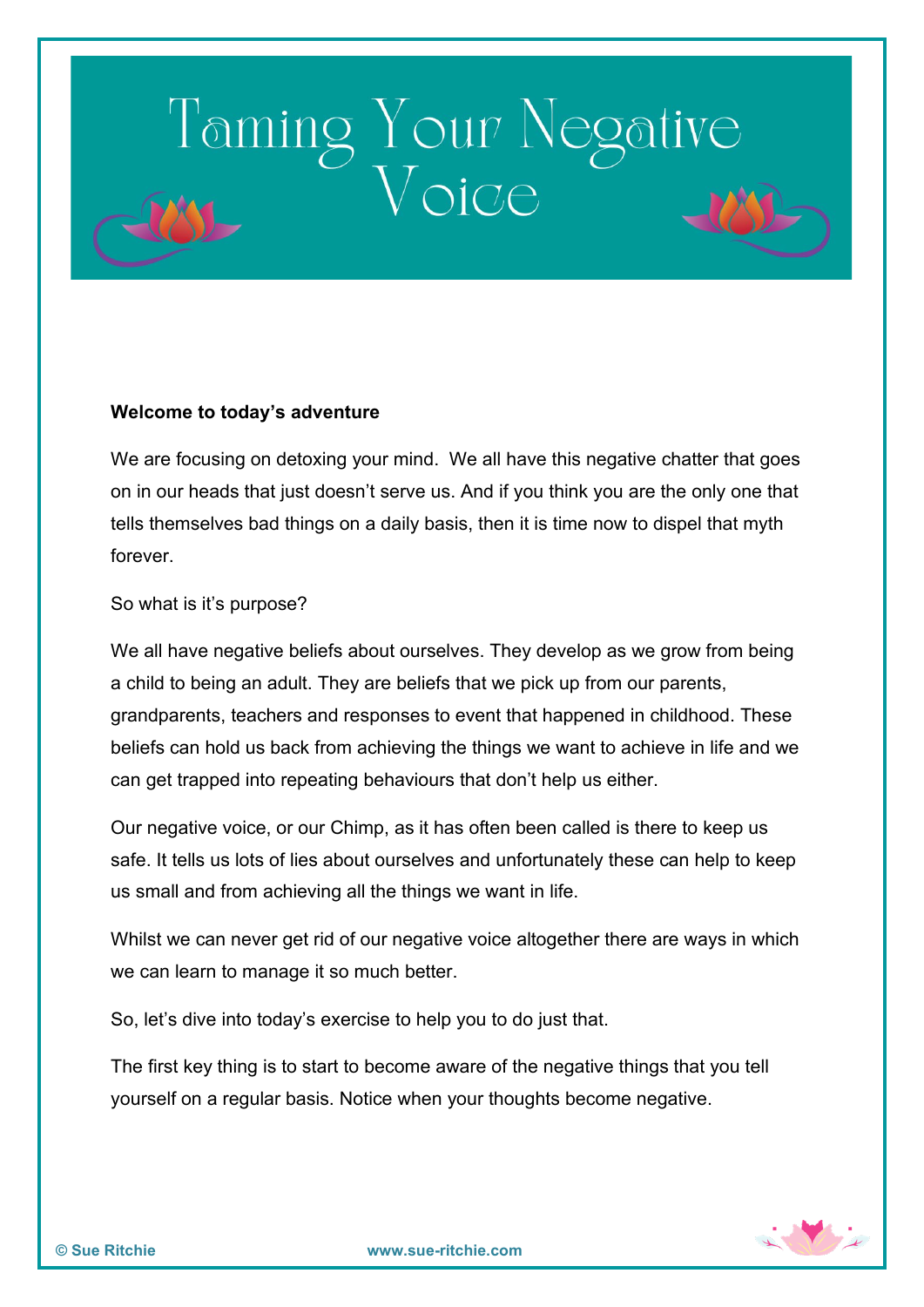

1. Write down all the negative things that you tell yourself on a regular basis.

- 2. Now look at each one of them in turn and ask yourself is this true?
- 3. Would you say any of these things to your best friend? Yes/No

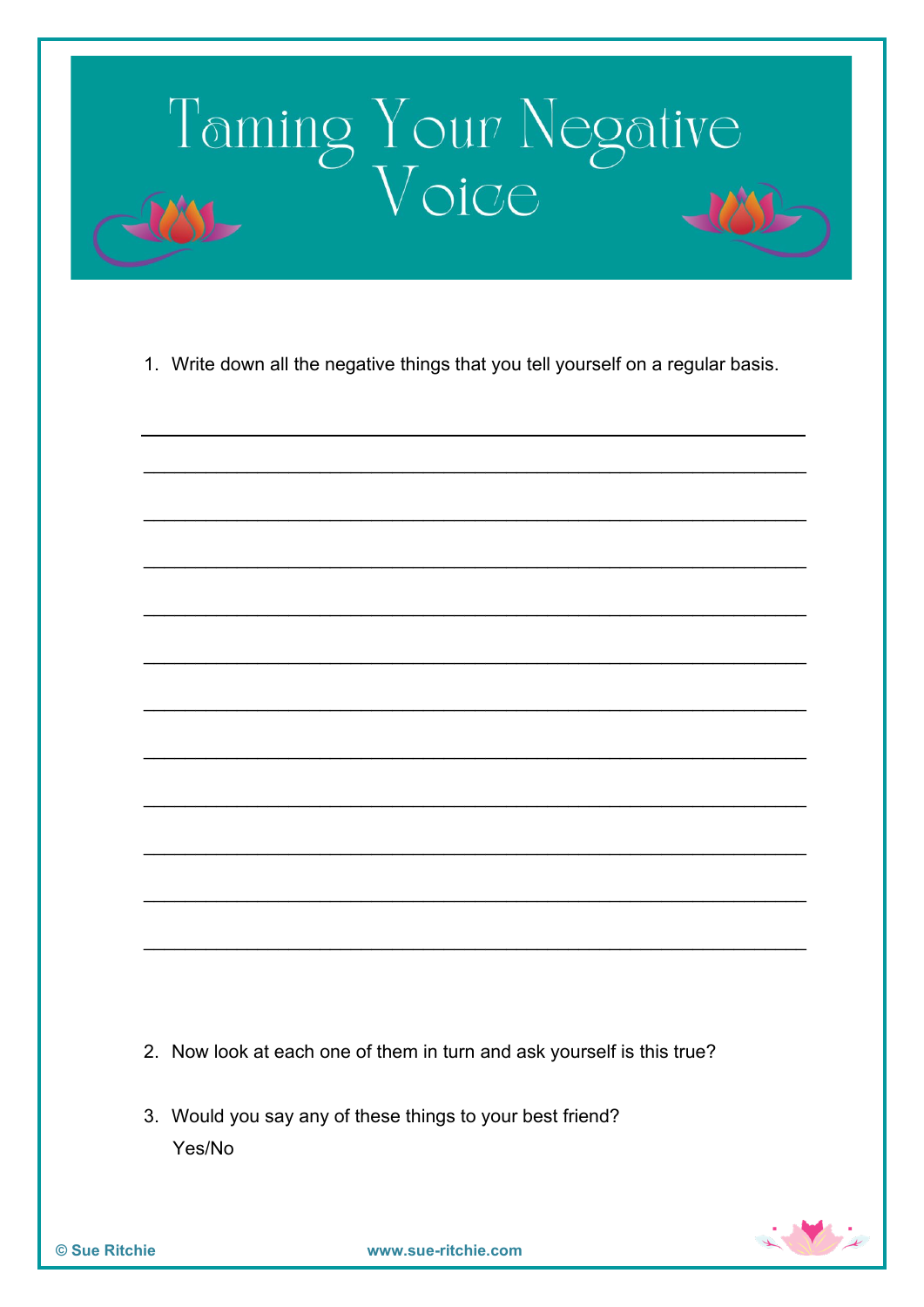# Taming Your Negative

If your answer is yes why?

 $\overline{4}$ . For each of the negative things you said about yourself write down below the opposite, so turn them into positives? e.g I am not good enough - I am amazing.